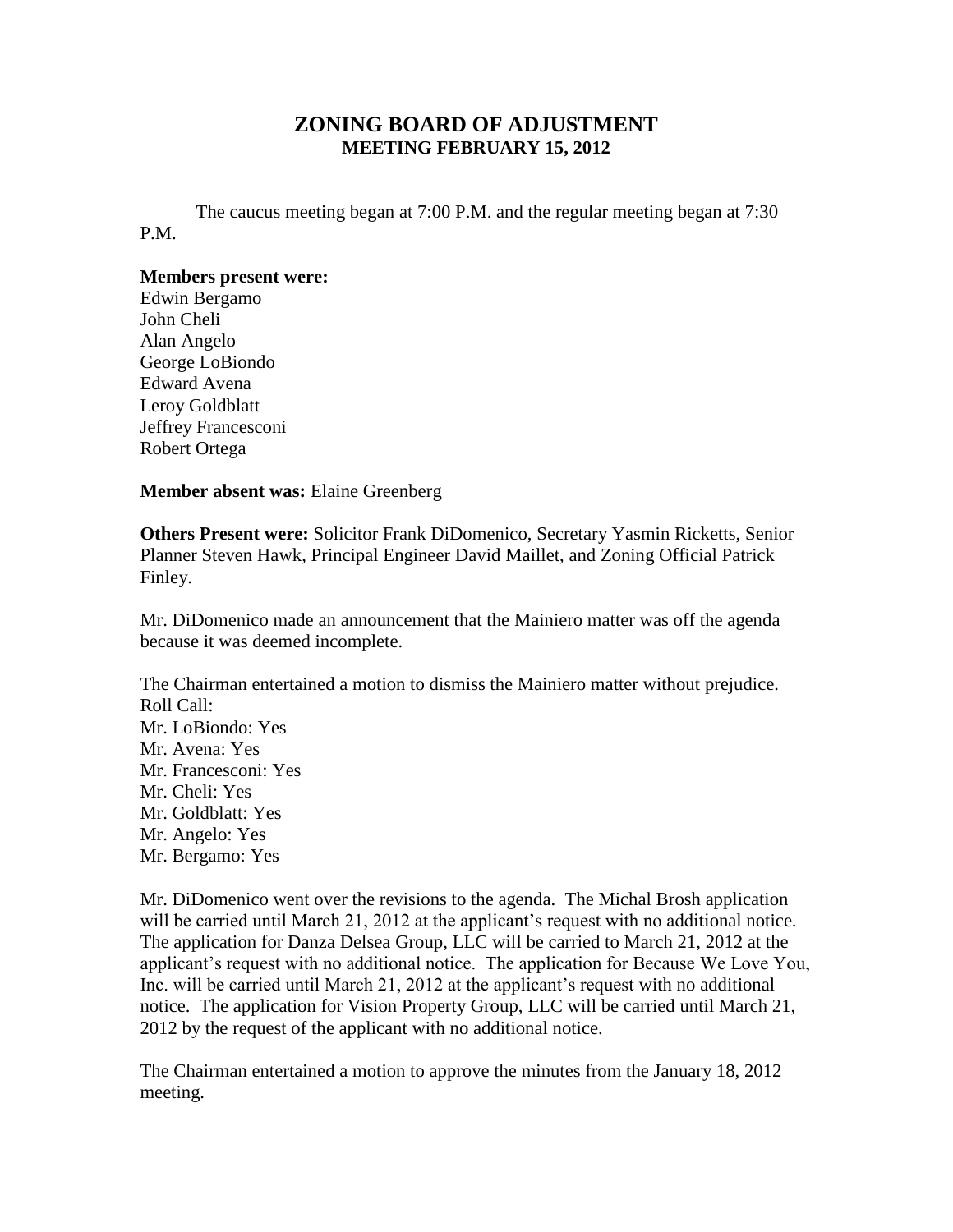Roll call: Mr. LoBiondo: Yes Mr. Avena: Yes Mr. Francesconi: Yes Mr. Cheli: Yes Mr. Goldblatt: Yes Mr. Angelo: Yes Mr. Bergamo: Yes

The Chairman entertained a motion to approve the resolutions from the January 18, 2012 meeting. Roll call: Mr. LoBiondo: Yes Mr. Avena: Yes Mr. Francesconi: Yes Mr. Cheli: Yes Mr. Goldblatt: Yes Mr. Angelo: Yes Mr. Bergamo: Yes

Applicant- **Andrew Stolar,** 1101 E. Garden Road, Block 1101, Lot 19, Zone A-5. The applicants Mr. Stolar testified on his own behalf and would like to construct a 40' x 60' pole barn for his personal use.

Mr. Bergamo explained that the applicant could build a 900 square foot building with no variance. A 2400 square feet is too much.

Mr. Stolar did not think it would hinder anyone else.

Mr. Bergamo explained that a building that use would attract business use in the future. The building is excessive for personal storage.

Mr. LoBiondo explained that he did not make a case for a building that large.

Mr. Ortega explained that he could decrease the size of the building.

Mr. Stolar stated that he would be willing to decrease the size to 1200 square feet.

Mr. Bergamo explained that they are trying to keep a standard with the sizes.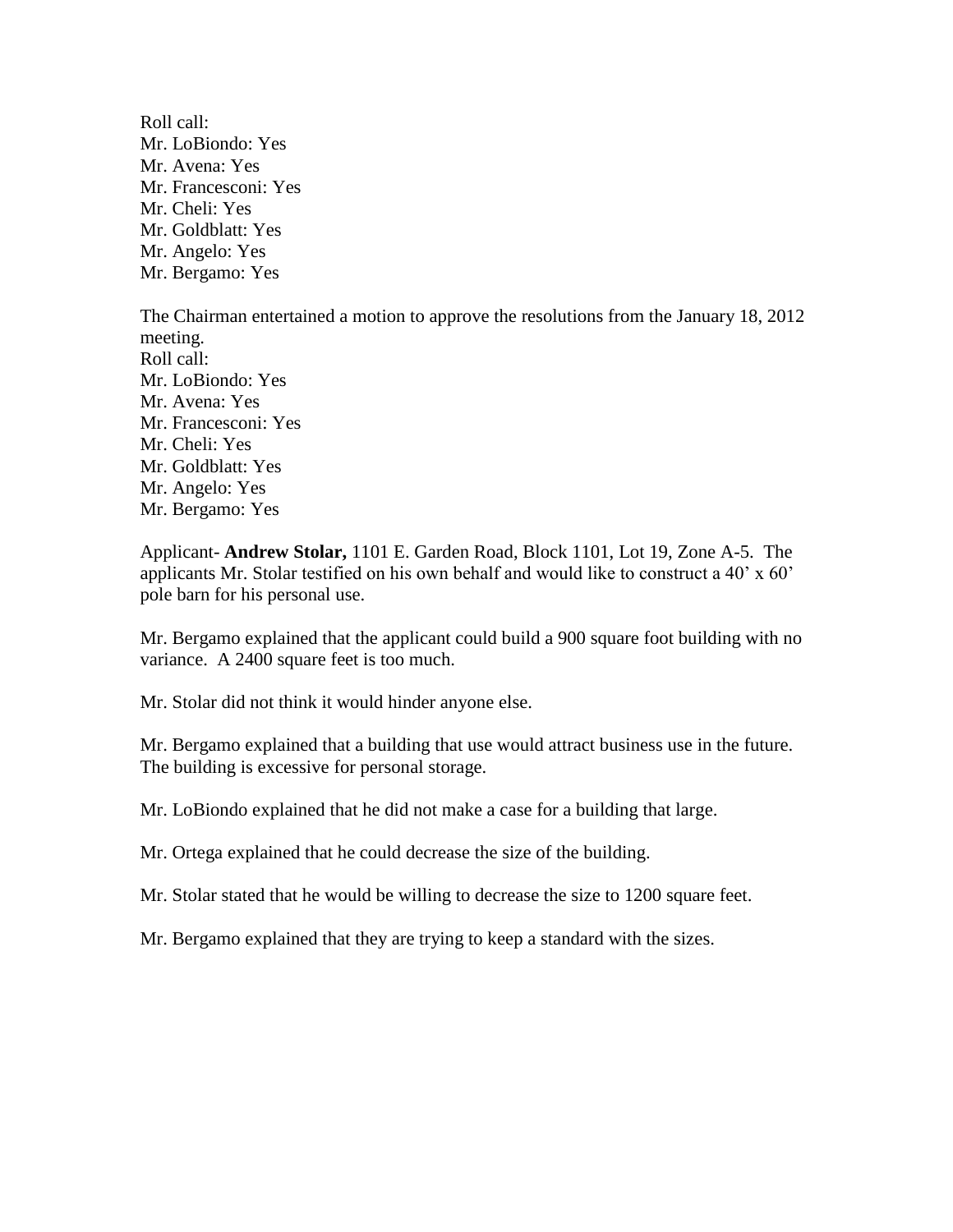Chairman entertained a motion to close the public hearing. Roll call: Mr. LoBiondo: Yes Mr. Avena: Yes Mr. Francesconi: Yes Mr. Cheli: Yes Mr. Goldblatt: Yes Mr. Angelo: Yes Mr. Bergamo: Yes

Mr. LoBiondo made a motion to approve the application as amended for 1200 square feet. Roll call: Mr. LoBiondo: Yes Mr. Avena: Yes Mr. Francesconi: Yes Mr. Cheli: Yes Mr. Goldblatt: Yes Mr. Angelo: Yes Mr. Bergamo: Yes

Application was **granted**.

Applicant- **Kenneth Mucciarelli**, 1548 Brown Road, Block 104, Lot 9.2, Zone A-5. Mr. Mucciarelli testified on his own behalf and would like to construct a 30' x 40' pole barn for his personal use.

Chairman made a motion to close the public hearing. Roll call: Mr. LoBiondo: Yes Mr. Avena: Yes Mr. Francesconi: Yes Mr. Cheli: Yes Mr. Goldblatt: Yes Mr. Angelo: Yes Mr. Bergamo: Yes

Mr. Angelo made a motion to approve the application. Roll Call: Mr. LoBiondo: Yes Mr. Avena: Yes Mr. Francesconi: Yes Mr. Cheli: Yes Mr. Goldblatt: Yes Mr. Angelo: Yes Mr. Bergamo: Yes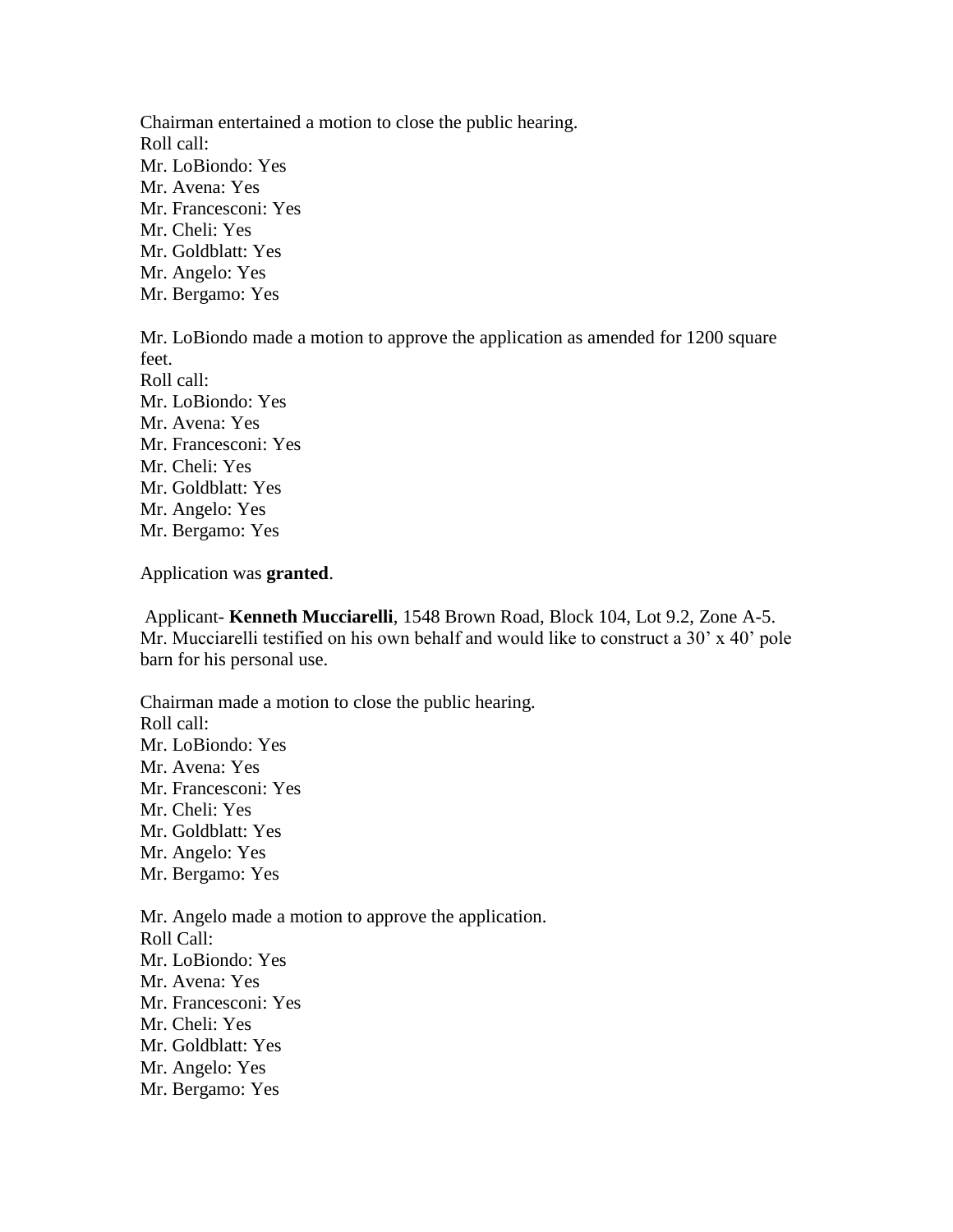Application was **granted.**

Applicant- **Gail Fein,** 1559 N. East Avenue, Block 1702, Lot 29, Zone R-5. The applicant testified on her own behalf and is requesting to have 42' front yard setback. She adopted a miniature mule and miniature goat. Frontage is 250' and she has 208'. She has 2.98 acres and 243' back from the road. Her property is able to accommodate  $100'$  x  $100'$  fence and a 9' x 9' shelter.

Mr. Bergamo wanted to know if she will ever have more than two animals.

Mr. DiDomenico explained that he did not want to limit her animals.

Ms. Fein stated that she would have a maximum of two animals. She could no accommodate any more animals.

Chair made a motion to close the public hearing. Roll call: Mr. LoBiondo: Yes Mr. Avena: Yes Mr. Francesconi: Yes Mr. Cheli: Yes Mr. Goldblatt: Yes Mr. Angelo: Yes Mr. Bergamo: Yes Mr. LoBiondo made a motion to approve the application.

Roll Call: Mr. LoBiondo: Yes Mr. Avena: Yes Mr. Francesconi: Yes Mr. Cheli: Yes Mr. Goldblatt: Yes Mr. Angelo: Yes Mr. Bergamo: Yes

Application was **granted.**

Applicant-**Donald and Susan Paterno,** 897 E. Butler Avenue, Block 7106, Lot 10, Zone R-5. The applicant testified on his own behalf and is requesting to construct a 40' x 40' pole barn. He has a handicapped daughter and would like to store the van, tin boats, lawn mowers, and personal storage.

Mr. Hawk wanted to know if the driveway will be extended to the garage.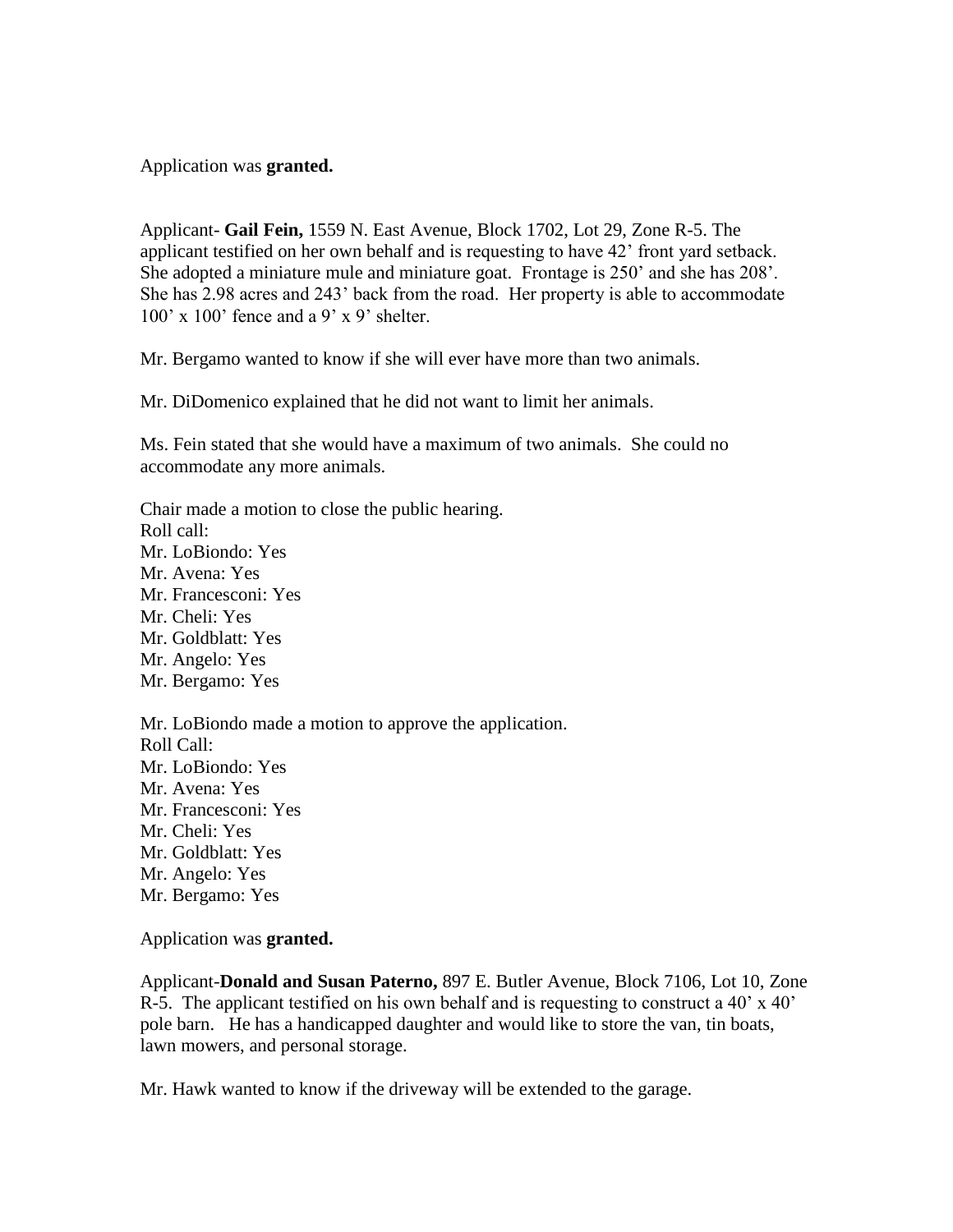Mr. Paterno stated that he is extending the garage.

Chair made a motion to close the public hearing. Roll call: Mr. LoBiondo: Yes Mr. Avena: Yes Mr. Francesconi: Yes Mr. Cheli: Yes Mr. Goldblatt: Yes Mr. Angelo: Yes Mr. Bergamo: Yes

Mr. Angelo made a motion to approve the application. Mr. LoBiondo: Yes Mr. Avena: Yes Mr. Francesconi: Yes Mr. Cheli: Yes Mr. Goldblatt: Yes Mr. Angelo: Yes Mr. Bergamo: Yes

Application was **granted**.

Applicant-**Muhammad Masood,** 641 W. Crescent Drive, Block 4706, Lot 7, Zone R-3. The applicant was represenedt by Charles Gabage, Esq., and is requesting a certification of non- conforming use. The realtor marketed the property as a two family home when the applicant purchased it. Sometime between construction of the dwelling and 1980, the property was converted from a single family home to a two family home. The tax records indicate that it is now a two family dwelling. There are two separate electric meters, and has been inspected by the city as a two family unit for years. Mr. Gabage went over the similarities of this application and others that have been approved by the board.

Mr. Finley explained that the request was made by a perspective buyer for the certification, and he did not find anything on record.

Mr. DiDomenico wanted to know if the applicant knew when it was converted.

Mr. Gabage explained that it was operated as a two family dwelling when the property was purchased.

Mr. Angelo wanted to know if there are any other two family dwellings in the area.

Mr. Gabage stated that there were not any other two family dwellings in the area.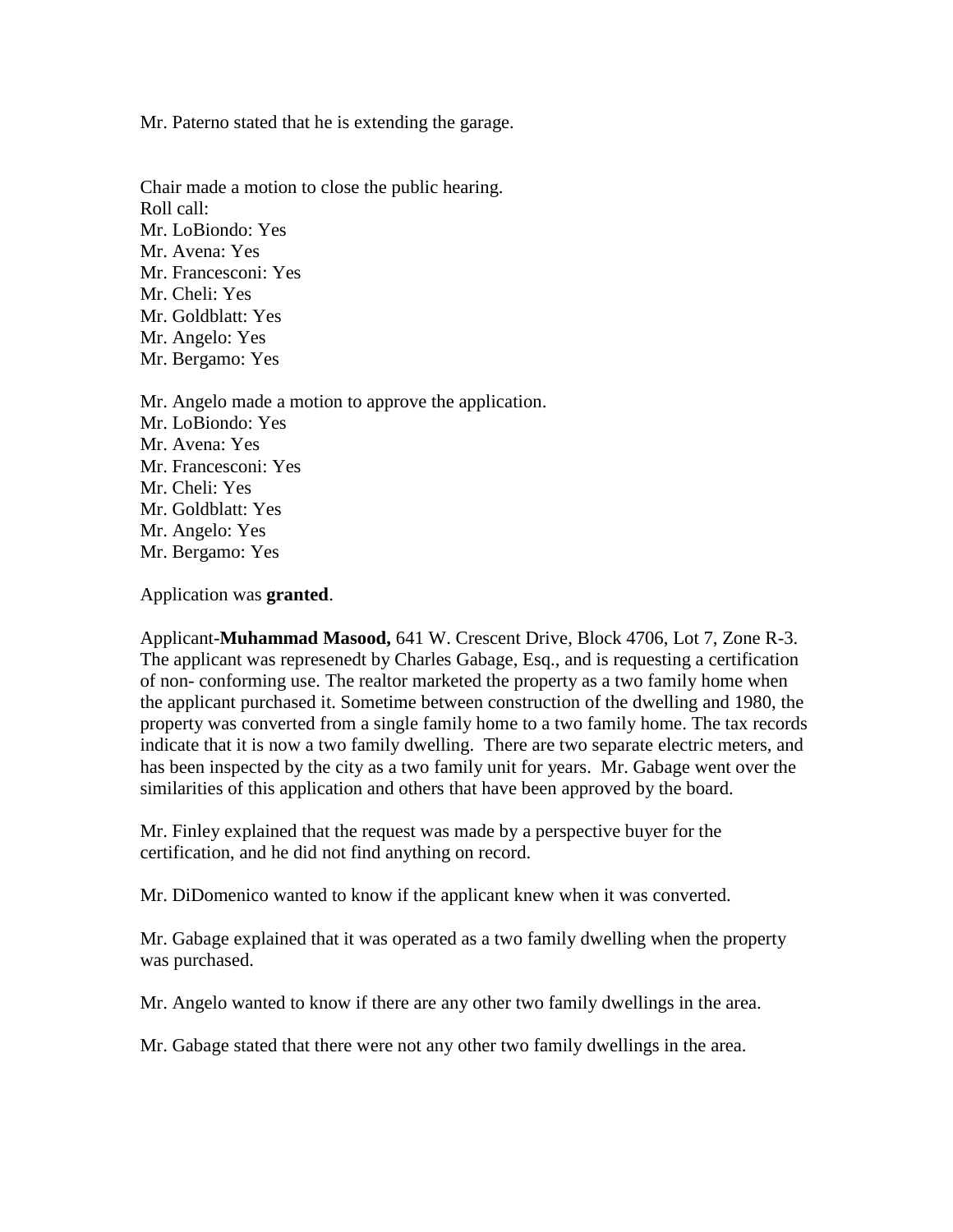Mr. Muhammad Masood testified on his own behalf. He stated that he owned the property since February 1991. It was listed as a duplex by the realtor, and he paid \$115,000.00. It was being utilized as a duplex when he purchased the dwelling. It has separate electrical meters with separate account numbers. The dwelling has also been registered as a rental with the city since 1991. He is currently renting out both units.

Mr. LoBiondo wanted to know if there was access from one unit to the other.

Mr. Massod stated that there was no access between the units.

Gaylord Evey testified in objection to the application. He stated that he lived across the street and his home was built in 1965. His previous wife continues to reside in the home. When the house was built, there was an entrance for the garage and the home was built in the late 1970's.

Mr. Ortega wanted to know if he noticed the house was converted to a duplex.

Mr. Evey stated that he did not notice it was converted.

Mr. Bergamo wanted to know if he knew the person that constructed the mother in law suite.

Mr. Evey did not know who constructed the mother in law suite.

Mr. Gabage wanted to know who currently owned the house that he previously owned.

Mr. Evey stated that his previous wife currently owns the home, and she was not capable to attend the hearing.

Mr. Gabage wanted to know when Mr. Evey lived at that location across the street.

Mr. Evey lived in the home across the street approximately ten years ago.

Karen Evey testified in objection to the application. She stated that the neighborhood was very nice, and it did not have any duplexes. She lived in the house across the street in the 70's until mid 1980's and always thought there was a mother in law suite.

Chair made a motion to close the public hearing. Roll call: Mr. LoBiondo: Yes Mr. Avena: Yes Mr. Francesconi: Yes Mr. Cheli: Yes Mr. Ortega: Yes Mr. Angelo: Yes Mr. Bergamo: Yes